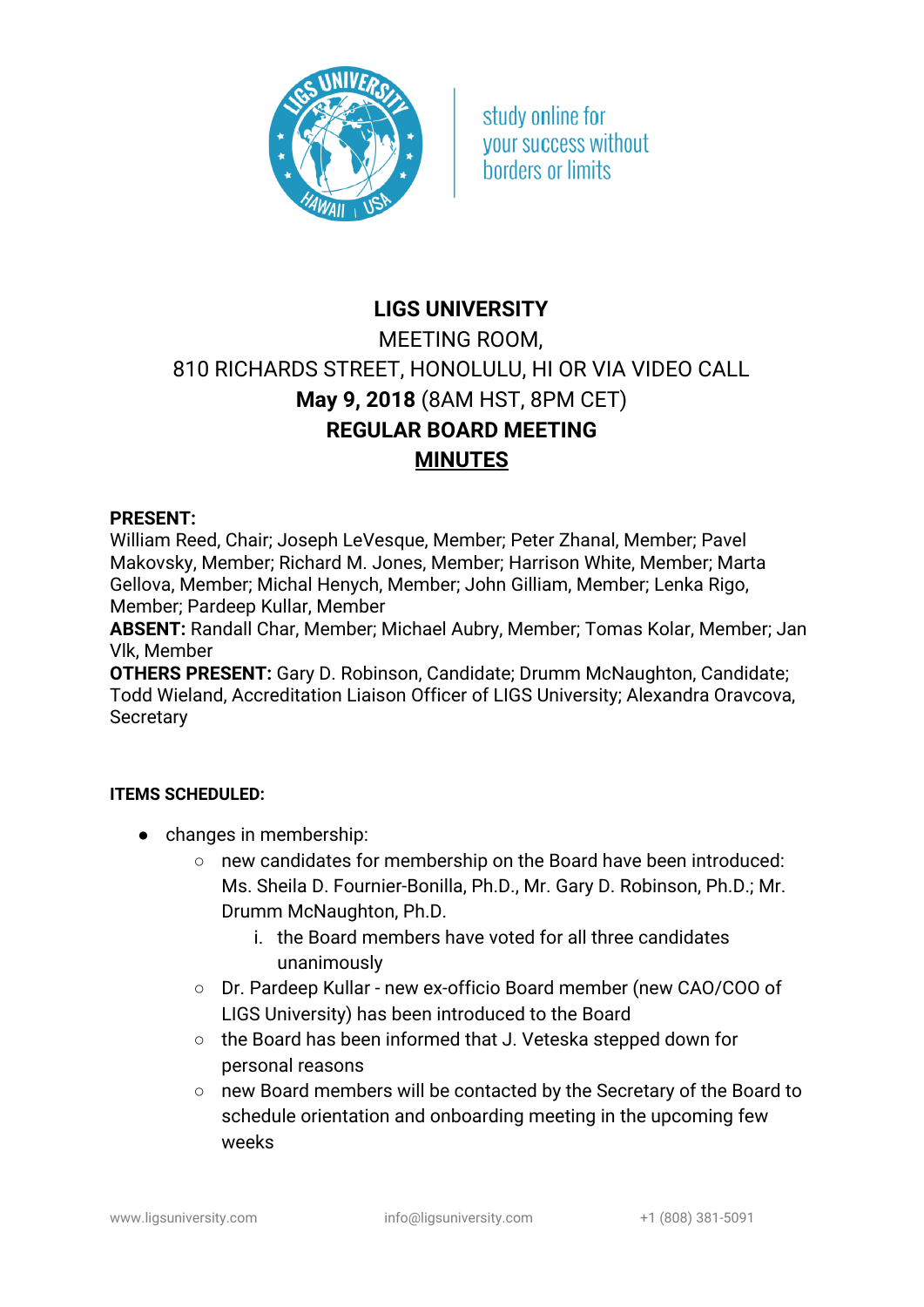

- Strategy: based on recommendations from WSCUC
	- the Chair presented to the Board the proposed change from Board of Directors to Board of Trustees
		- i. the Board of Trustees is recommended as more suitable form for an organization of higher education
		- ii. the Board has approved and accepted the proposed change and is from now on named Board of Trustees with members called **Trustees**
	- the Chair has presented the proposed structure and membership in the 4 committees of the Board
		- i. the Board members have accepted the nominations to the committees and the new structure has been approved
	- the President has made introduction to the points for discussion on the next Board meeting, which are going to include:
		- i. discussing future direction of LIGS University,
		- ii. focus of degree programs and specializations,
		- iii. target groups of potential students
- Organization and Operation:
	- organizational chart of LIGS University
		- i. President of LIGS University presented to Board the new organizational chart of the LIGS University, which reflects current changes in the structure and leadership of the university (creating the position of Vice-President covering the Chief Academic and Chief Operations Officer positions)
		- ii. the Board of Trustees have accepted and approved the proposed change of organizational structure of LIGS University
	- Vote on approval of audited financial results of 2017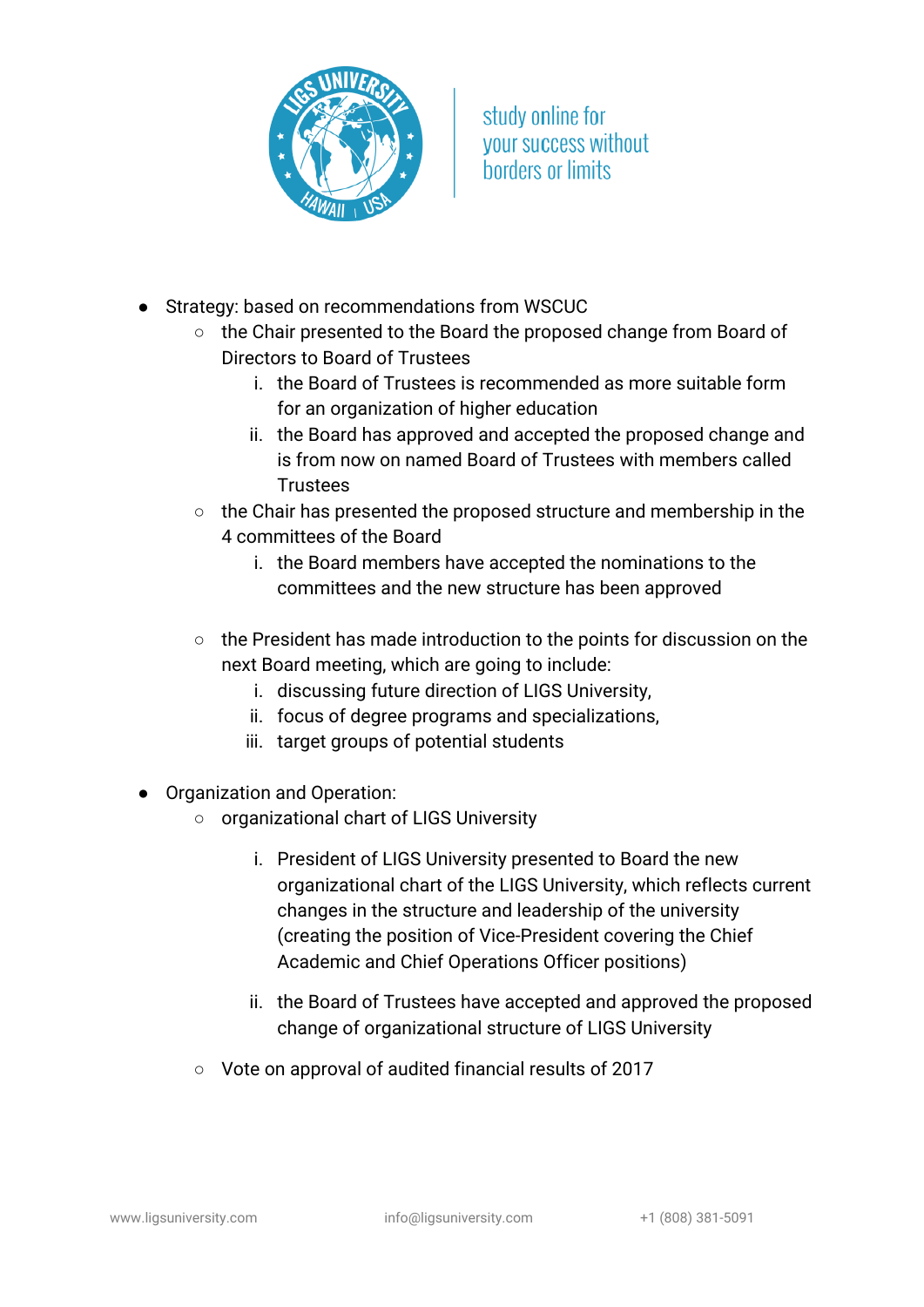

- i. President has introduced briefly the audited financial results for year 2017, which have been pre-approved by Financial and Audit committees in their individual meetings held in April 2018
- ii. the Board has followed the recommendation of the committees and accepted the audited financial results
- President evaluations
	- the Board Chair has summarized the individual evaluations of President with the result being "excellent" (4) to "outstanding" (5) on a 5 point scale
	- $\circ$  the evaluations included also higher number of "unknown" (N)
	- as a result of the evaluation process the Chair of the Board plans for the Board to become more active in communication with trustees and informing them about the development in university as well as President's activities
- Information on progress in the accreditation process with WASC
	- the Accreditation Liaison Officer (ALO) and Accreditation Officer presented to the Board the information regarding progress with Institutional Report and outcomes of meetings with WASC representatives
		- i. the second edit of the Institutional Report has been sent for review to external reviewers for comments and suggestions
		- ii. the ALO pointed out that the three pillars of accreditation are transparency, integrity and student success, which LIGS wants to focus on
	- ARC conference organized by WASC Dr. Makovsky, Dr. Kullar and Mr. Wieland have participated in the conference organized by WASC
		- i. Dr. Kullar gave Board a presentation of content and outcomes of the conference
- Board training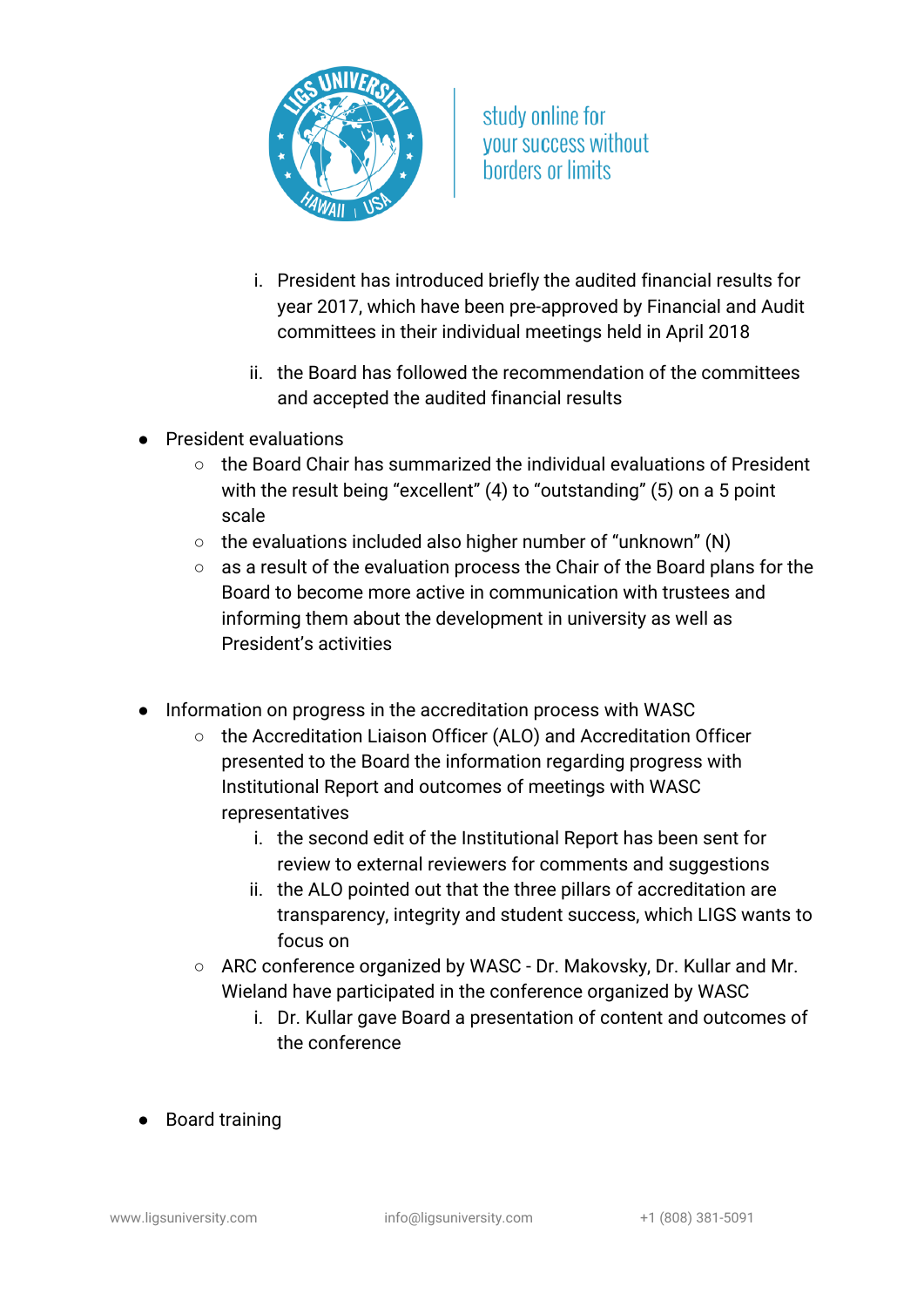

- the Trustees have been informed about the planned training activities (seminars, webinars, reading materials), which are going to be introduced for the Board members by next Board meeting
- Academics:
	- due to lack of time the presentation of topics from the area of Academics will be presented to the Board in more detail on the next meeting of the Board of Trustees.
- **DATES:**

The next meeting of the Board of Trustees of LIGS University: July 18, 2018 (8AM HST, 8PM CEST).

## **C) ADJOURNMENT:**

After discussing all points of the agenda the meeting of the Board of Trustees of LIGS University was adjourned at 9:09 HST.

Respectfully Submitted,

Alexandra Oravcova Secretary to the Board

*This document is public and will be published on the website of LIGS University. It will be available in paper form at the office of LIGS University: 810 Richards Street, Suite 836, Honolulu, HI, during normal business hours.*